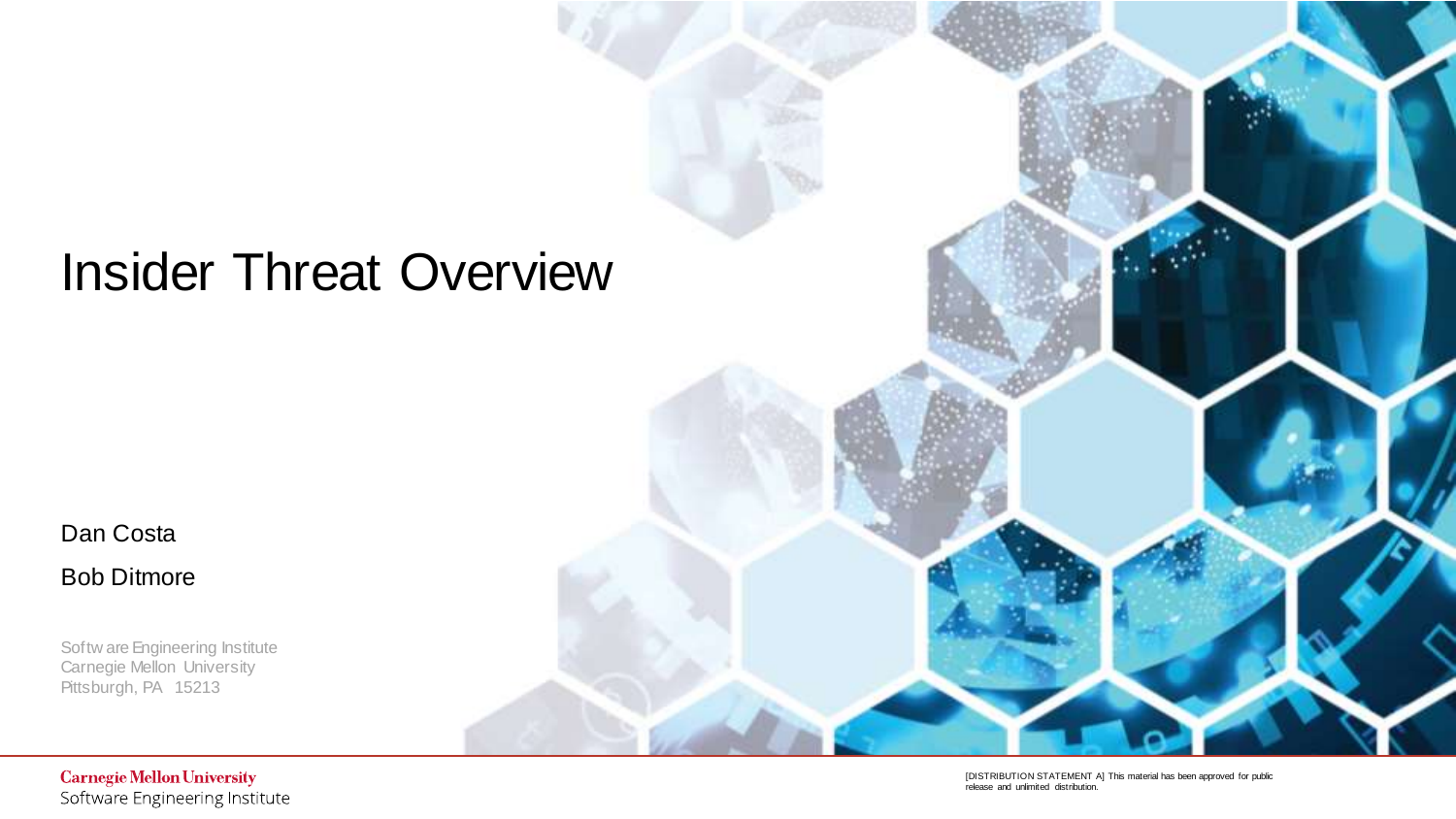### Document Markings

Copyright 2022 Carnegie Mellon University.

This material is based upon work funded and supported by the Department of Defense under Contract No. FA8702-15-D-0002 with Carnegie Mellon University for the operation of the Software Engineering Institute, a federally funded research and development center.

The view, opinions, and/or findings contained in this material are those of the author(s) and should not be construed as an o fficial Government position, policy, or decision, unless designated by other documentation.

References herein to any specific commercial product, process, or service by trade name, trade mark, manufacturer, or otherwise, does not necessarily constitute or imply its endorsement, recommendation, or favoring by Carnegie Mellon University or its Software Engineering Institute.

NO WARRANTY. THIS CARNEGIE MELLON UNIVERSITY AND SOFTWARE ENGINEERING INSTITUTE MATERIAL IS FURNISHED ON AN "AS-IS" BASIS. CARNEGIE MELLON UNIVERSITY MAKES NO WARRANTIES OF ANY KIND, EITHER EXPRESSED OR IMPLIED, AS TO ANY MATTER INCLUDING, BUT NOT LIMITED TO, WARRANTY OF FITNESS FOR PURPOSE OR MERCHANTABILITY, EXCLUSIVITY, OR RESULTS OBTAINED FROM USE OF THE MATERIAL. CARNEGIE MELLON UNIVERSITY DOES NOT MAKE ANY WARRANTY OF ANY KIND WITH RESPECT TO FREEDOM FROM PATENT, TRADEMARK, OR COPYRIGHT INFRINGEMENT.

[DISTRIBUTION STATEMENT A] This material has been approved for public release and unlimited distribution. Please see Copyrig ht notice for non-US Government use and distribution.

This material may be reproduced in its entirety, without modification, and freely distributed in written or electronic form without requesting formal permission. Permission is required for any other use. Requests for permission should be directed to the Software Engineering Institute at permission@sei.cmu.edu.

Carnegie Mellon® and CERT® are registered in the U.S. Patent and Trademark Office by Carnegie Mellon University.

DM22-0151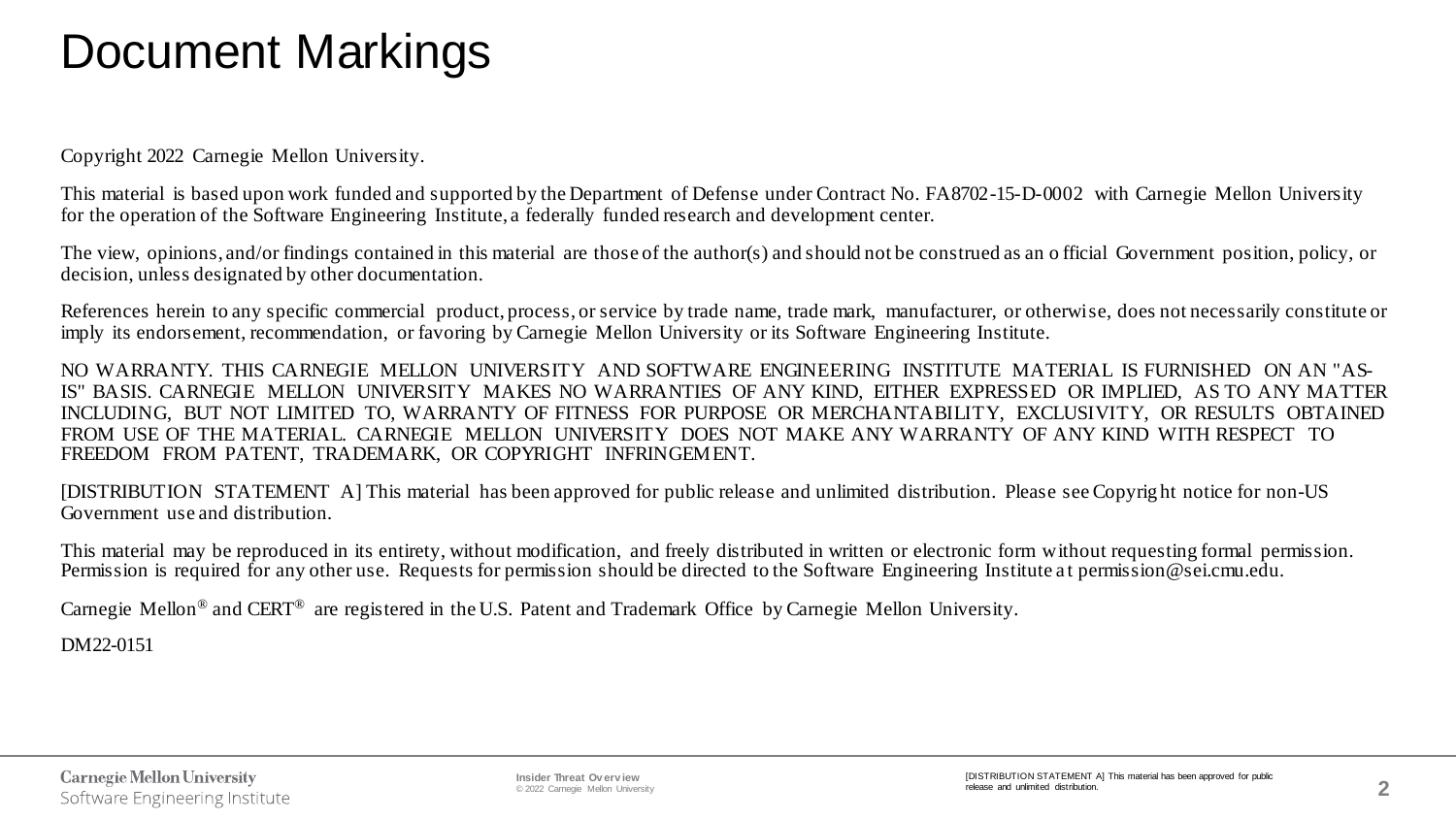## Insider Threat Research at the SEI



Conducting data collection, modeling, analysis, and outreach to develop sociotechnical solutions to combat insider threats

Splunk Query Name: Last 30 Days - Possible Theft of IP Terms: 'host=HECTOR [search host="zeus.corp.merit.lab" Message="A user account was disabled. \*" | eval Account Name=mvindex(Account Name, -1) | fields Account Name | strcat Account Name "@corp.merit.lab" sender address  $\frac{1}{1}$  fields - Account Name] total bytes > 50000 AND recipient address!="\*corp.merit.lab" startdaysago=30 | fields client ip, sender address, recipient\_address, message\_subject, total\_bytes'

#### **Carnegie Mellon University** Software Engineering Institute

**Insider Threat Ov erv iew** © 2022 Carnegie Mellon University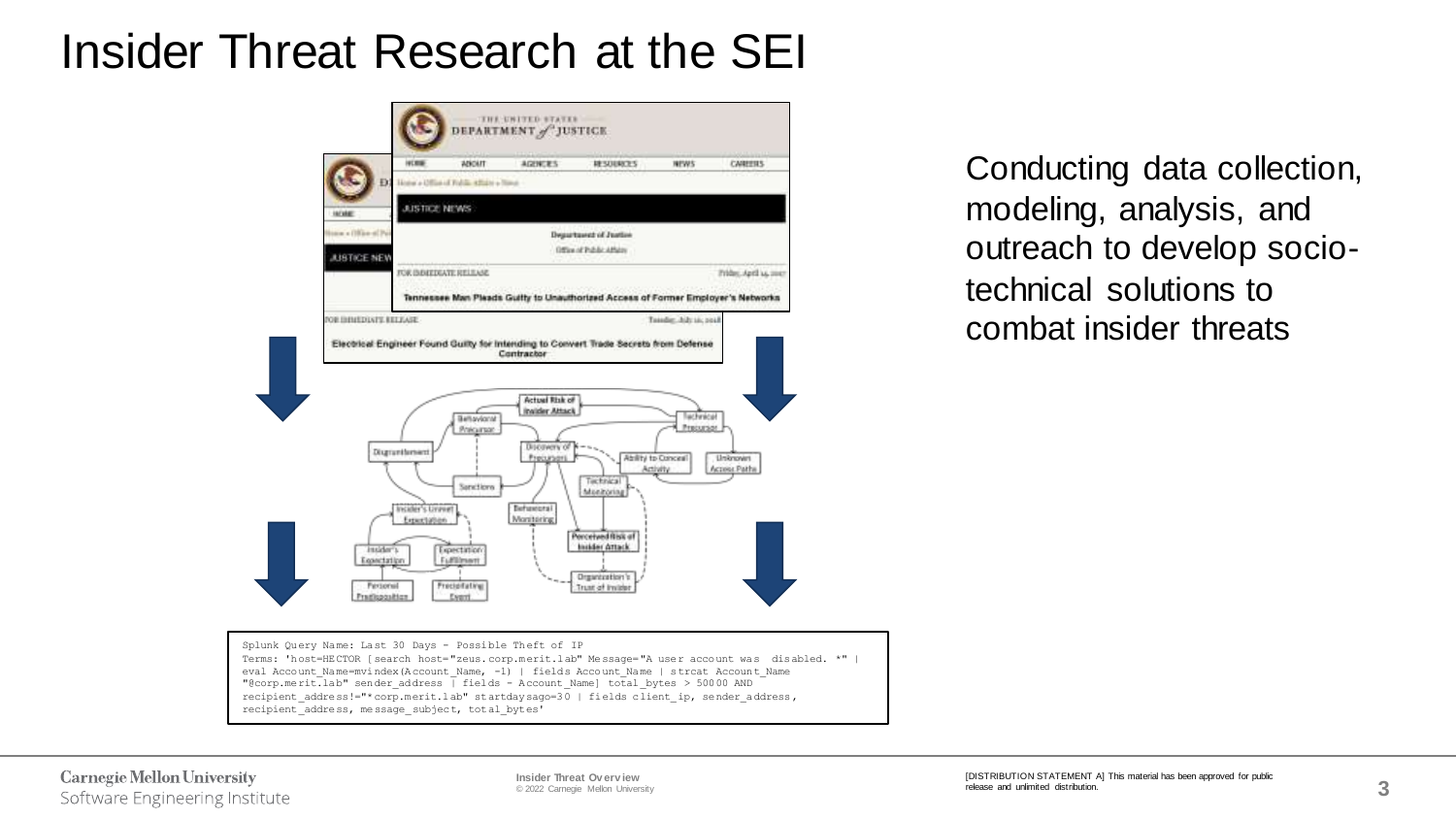### Scope of the Insider Threat



#### **Carnegie Mellon University** Software Engineering Institute

**Insider Threat Ov erv iew** © 2022 Carnegie Mellon University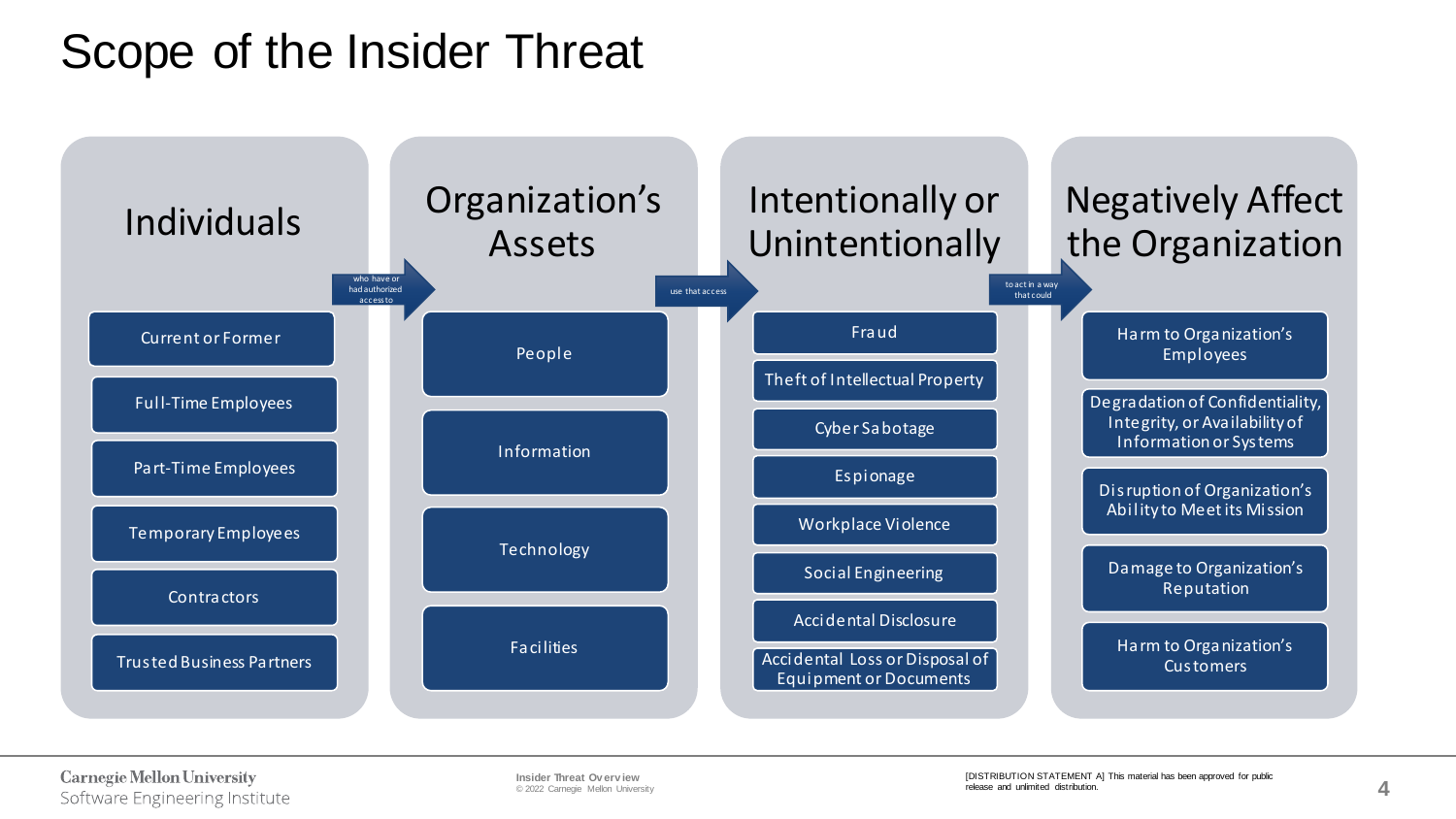## Insider IT Sabotage Overview

#### **Background**

Insider IT sabotage: insider incidents in which the insider uses information technology to direct specific harm at an organization or individual

Motivations: revenge, primarily in response to a negative work-related event such as a demotion, transfer, dispute with a co-worker, or termination.

Incident progression: an insider's unmet expectations (pay, promotion, workload, etc.), combined with personal predispositions (history of rule violations, coworker conflicts, etc.), may lead to disgruntlement. Disgruntled insiders may begin to exhibit behavioral precursors (decline in work performance / attendance, etc.), which may be discovered by the organization, who in turn imposes sanctions. Sanctions can lead to increased disgruntlement, pushing an insider down the path to an incident. Technical precursors follow, including setting up unknown access paths to conceal activity. Without sufficient technical and behavioral monitoring, the organization's perceived risk of an insider attack may be lower than the actual risk. This can lead to an organization over-trusting an insider. which in combination with decreased monitoring, can impair the organization's ability to detect an attack.

### **Associated Potential Risk Indicators**

| Personal<br><b>Predispositions</b>    | · Repeated violation of organizational policies and procedures                                                                                                                                                                                                                                                                                                                             |
|---------------------------------------|--------------------------------------------------------------------------------------------------------------------------------------------------------------------------------------------------------------------------------------------------------------------------------------------------------------------------------------------------------------------------------------------|
| <b>Stressors</b>                      | · Co-worker conflicts                                                                                                                                                                                                                                                                                                                                                                      |
| Concerning<br><b>Behaviors</b>        | · Sudden decline in job performance or work attendance<br>· Aggressive or violent behavior                                                                                                                                                                                                                                                                                                 |
| Harmful Act<br><b><i>CARTISTS</i></b> | · Unauthorized modification or deletion of critical system<br>configurations<br>· Unauthorized modification or deletion of logs or backups<br>· Creating and using backdoor, shared, non-attributable, and<br>unauthorized accounts<br>. Downloading and installing malicious code and / or hacking<br>tools<br>. Tampering with, disabling, or attempting to disable security<br>controls |

#### **Risk Model**



### **Applicable Data Sources**

| Account creation logs<br>you and when the state was howed by | Identity management<br>systems       | Change and<br>configuration<br>management systems |
|--------------------------------------------------------------|--------------------------------------|---------------------------------------------------|
| Intrusion detection /<br>prevention systems                  | User activity monitoring             | Backup system access<br>logs                      |
| Confidential /<br>anonymous reporting<br>systems             | Human resource<br>management systems | Employee performance<br>management systems        |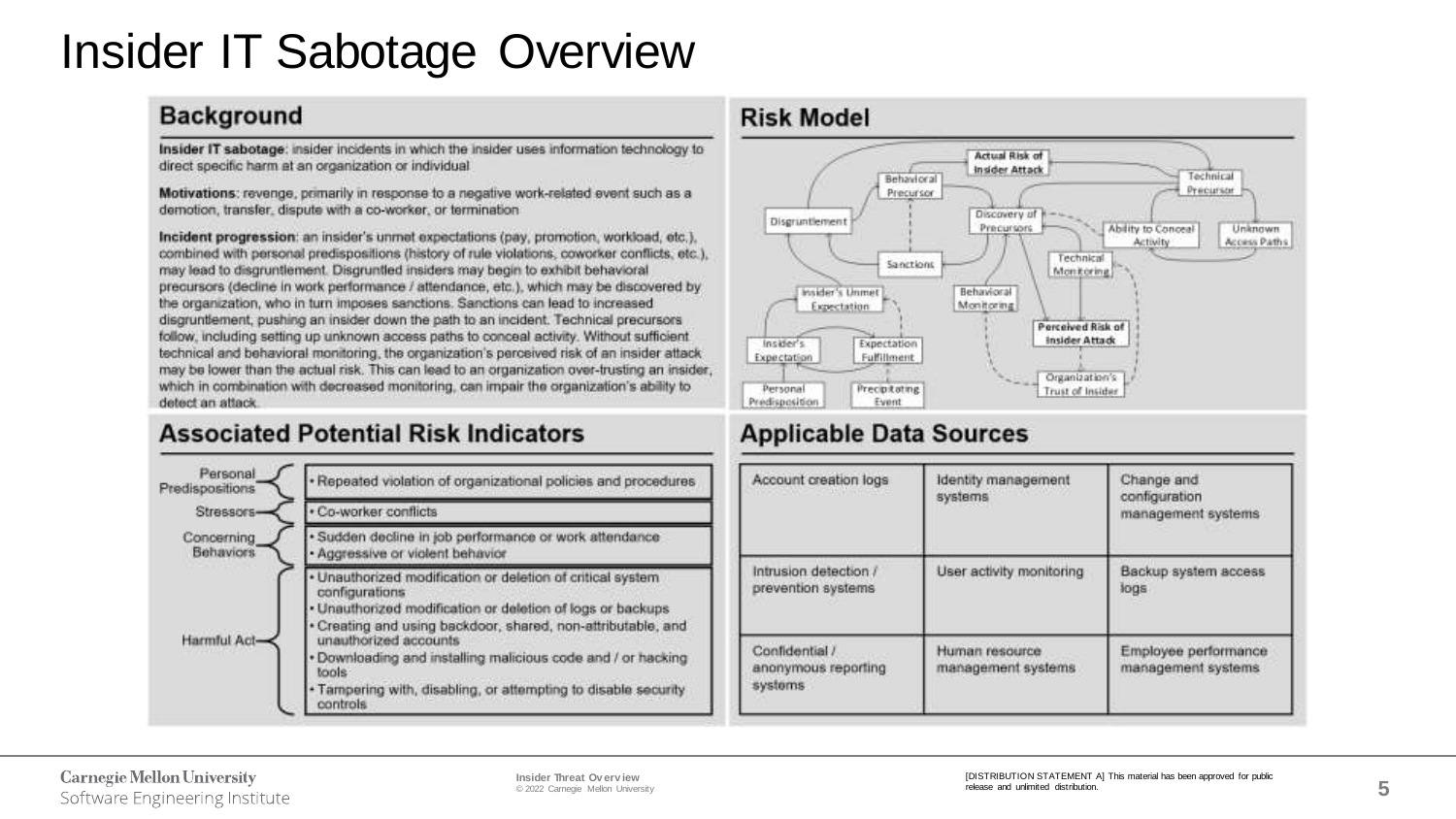## Insider Threats in the SDLC – Observed Vulnerabilities

#### Requirements Definition

- •Neglecting to define **authentication** and **rolebased access control** requirements simplified insider attacks.
- •Neglecting to define **security requirements/separation of duties** for **automated business processes**  provided an easy method for insider attack.
- •Neglecting to define requirements for **automated data integrity checks** gave insiders the security of knowing their actions would not be detected.

#### Design

•Insufficient attention to security details in **automated workflow processes** enabled insiders to commit malicious activity.

- •Insufficient **separation of duties** facilitated insider crimes. •not designed at all
- •no one to "check the checker"

•Neglecting to consider security vulnerabilities posed by "**authorized system overrides**" resulted in an easy method for insiders to "get around the rules".

#### Implementation

- •Lack of **code reviews** allowed insertion of backdoors into source code.
- •Inability to **attribute actions**  to a single user enabled a project leader to sabotage team's development project.

#### Deployment

•Lack of enforcement of **documentation practices** and **backup procedures** prohibited recovery efforts when an insider deleted the only copy of source code for a production system.

- •Use of the same **password file** for development and the operational system enabled insiders to access and steal sensitive data from the operational system.
- •**Unrestricted access**to all customers' systems enabled a computer technician to plant a virus directly on customer networks.
- •Lack of **configuration control** and well-defined **business processes** enabled libelous material to be published to organization's website.

#### Maintenance

•Lack of **code reviews** facilitated insertion of malicious code.

- •Ineffective **configuration control** practices enabled release of unauthorized code into production.
- •Ineffective or lack of **backup processes** amplified the impact of mass deletion of data.
- •**End-user access** to source code for systems they used enabled modification of security measures built into the source code.
- •Ignoring known **system vulnerabilities** provided an easy exploit method.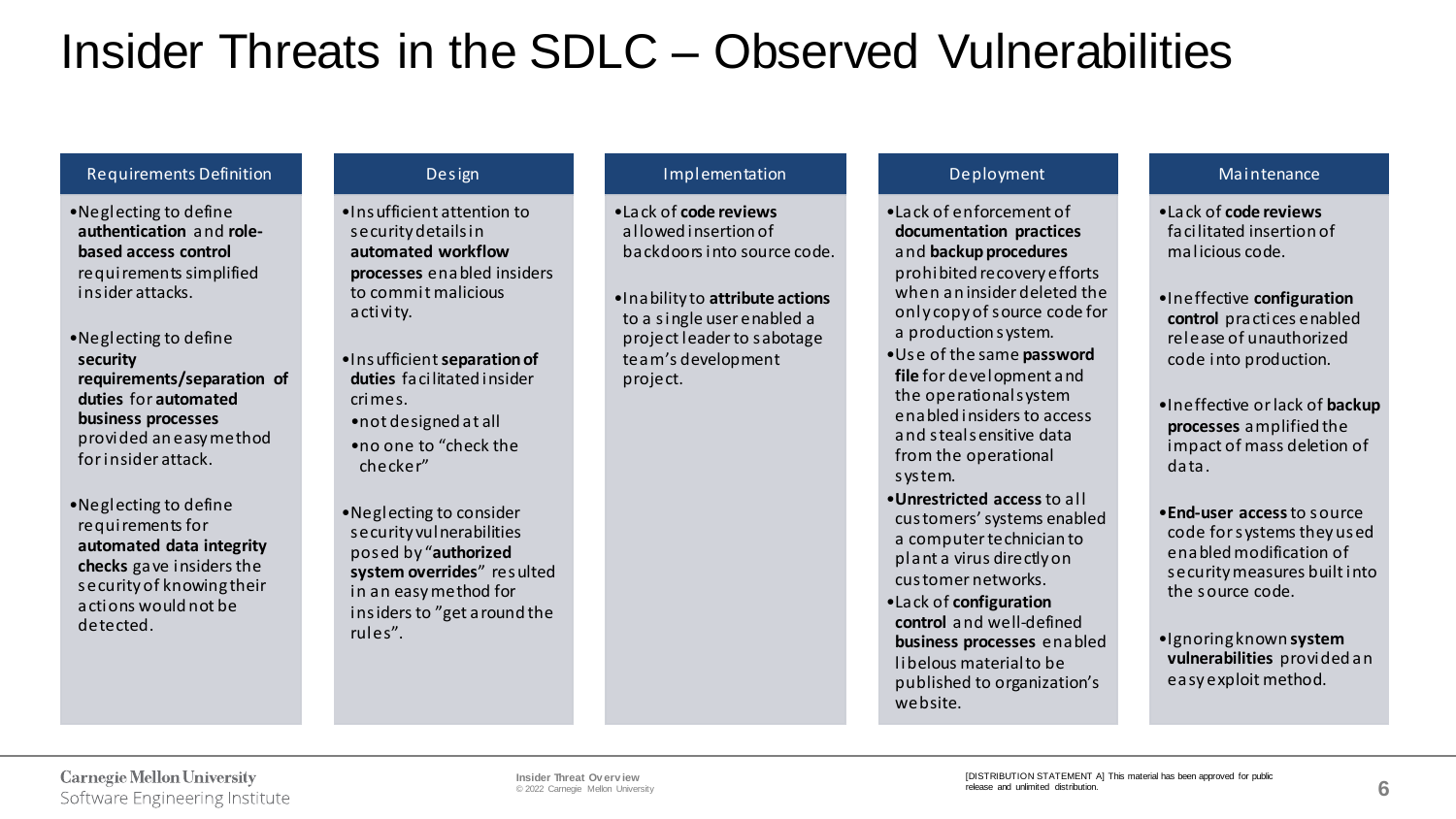## Best Practices for Insider Threat Mitigation

| 1 - Know and protect your critical assets.                                                                                 | 12 - Deploy solutions for monitoring employee actions and<br>correlating information from multiple data sources.                   |  |
|----------------------------------------------------------------------------------------------------------------------------|------------------------------------------------------------------------------------------------------------------------------------|--|
| 2 - Develop a formalized insider threat program.                                                                           | 13 - Monitor and control remote access from all endpoints,<br>including mobile devices.                                            |  |
| 3 - Clearly document and consistently enforce policies and<br>controls.                                                    | 14 - Establish a baseline of normal behavior for both<br>networks and employees                                                    |  |
| 4 - Beginning with the hiring process, monitor and respond to<br>suspicious or disruptive behavior.                        | 15 - Enforce separation of duties and least privilege.                                                                             |  |
| 5 - Anticipate and manage negative issues in the work<br>environment.                                                      | 16 - Define explicit security agreements for any cloud<br>services, especially access restrictions and monitoring<br>capabilities. |  |
| 6 - Consider threats from insiders and business partners in<br>enterprise-wide risk assessments.                           | 17 - Institutionalize system change controls.                                                                                      |  |
| 7 - Be especially vigilant regarding social media.                                                                         | 18 - Implement secure backup and recovery processes.                                                                               |  |
| 8 - Structure management and tasks to minimize<br>unintentional insider stress and mistakes.                               | 19 - Close the doors to unauthorized data exfiltration.                                                                            |  |
| 9 - Incorporate malicious and unintentional insider threat<br>awareness into periodic security training for all employees. | 20 - Develop a comprehensive employee termination<br>procedure.                                                                    |  |
| 10 - Implement strict password and account management<br>policies and practices.                                           | 21 - Adopt positive incentives to align the workforce with the<br>organization.                                                    |  |
| 11 - Institute stringent access controls and monitoring<br>policies on privileged users.                                   | http://resources.sei.cmu.edu/library/asset-<br>view.cfm?assetID=540644                                                             |  |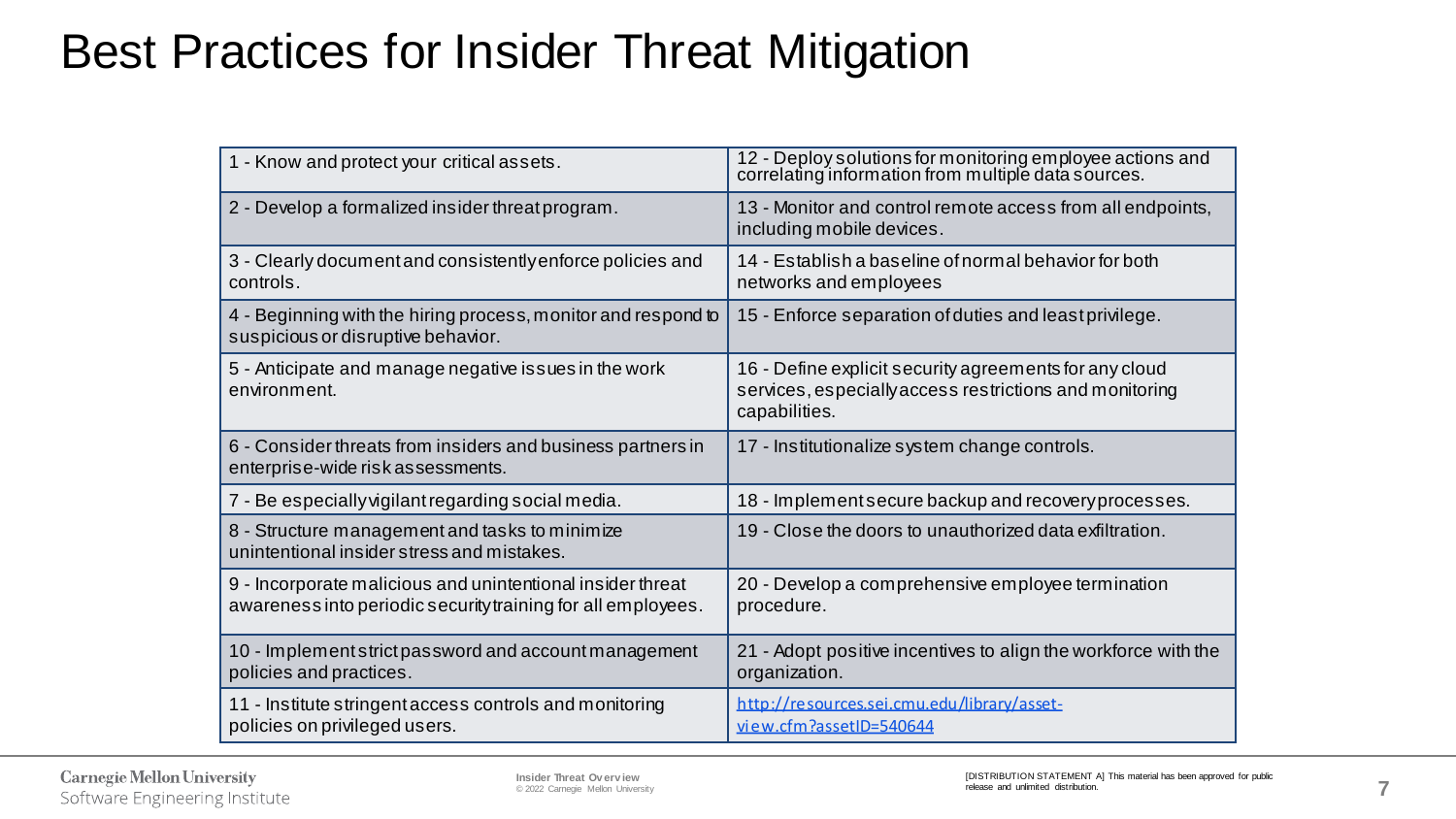## A Holistic Approach to Insider Risk Management

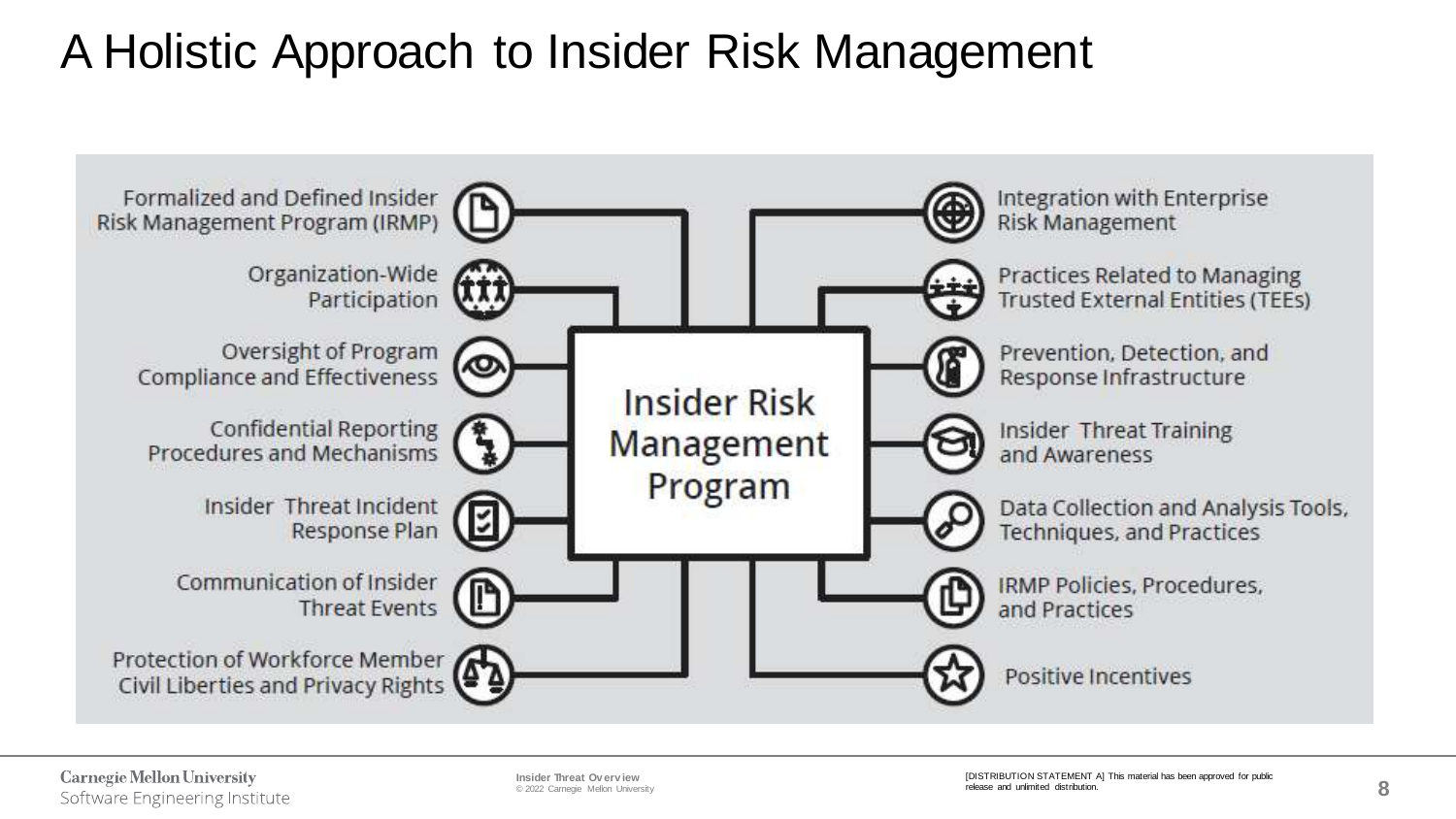### For More Information



**Insider Threat Ov erv iew** © 2022 Carnegie Mellon University